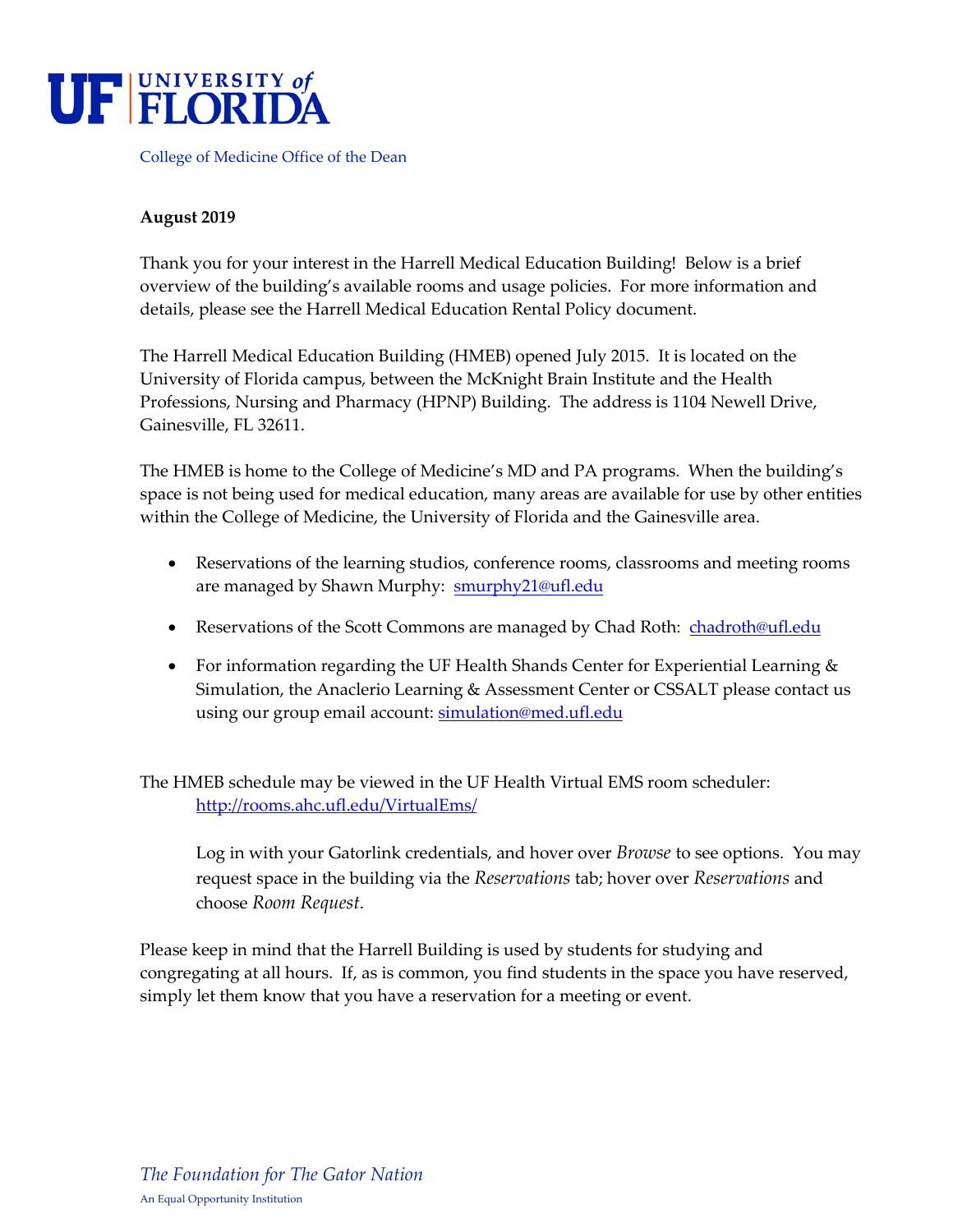| Room             | Setup                  | Capacity | A/V                                          | <b>Restrictions</b> | Fee        |
|------------------|------------------------|----------|----------------------------------------------|---------------------|------------|
| Scott<br>Commons | Lobby / Atrium         | 241      | Air media (provide your<br>own computer)     |                     | <b>Yes</b> |
| 125              | Learning Studio        | 160      | Computer provided                            | Food limited        | <b>Yes</b> |
| 135              | Learning Studio        | 160      | Computer provided                            | Food restricted     | <b>Yes</b> |
| 240 / 250        | Class (may be divided) | 64       | Computer provided                            | Eve / Wkend<br>only | Yes        |
| 128              | Conference             | 32       | Computer provided /<br>Videoconference avail |                     | <b>Yes</b> |
| 460              | Conference             | 24       | Air media (provide your<br>own computer)     |                     | Yes        |
| 331              | Class / Meeting        | 20       | Air media (provide your<br>own computer)     |                     | No         |
| 332              | Class / Meeting        | 20       | Air media (provide your<br>own computer)     |                     | No         |
| 333              | Class / Meeting        | 20       | Air media (provide your<br>own computer)     |                     | No         |
| 320              | Class / Meeting        | 12       | Air media (provide your<br>own computer)     |                     | No         |
| 323              | Class / Meeting        | 12       | Air media (provide your<br>own computer)     |                     | No         |
| 324              | Class / Meeting        | 12       | Air media (provide your<br>own computer)     |                     | No         |
| 325              | Class / Meeting        | 12       | Air media (provide your<br>own computer)     |                     | No         |
| 328              | Class / Meeting        | 12       | Air media (provide your<br>own computer)     |                     | No         |
| 329              | Class / Meeting        | 12       | Air media (provide your<br>own computer)     |                     | No         |
| 338              | Class / Meeting        | 12       | Air media (provide your<br>own computer)     |                     | No         |
| 420              | Class / Meeting        | 12       | Air media (provide your<br>own computer)     |                     | No         |
| 423              | Meeting                | 10       | Air media (provide your<br>own computer)     |                     | No         |
| 322              | Meeting                | 8        | Air media (provide your<br>own computer)     |                     | No         |
| 422              | Meeting                | 8        | Air media (provide your<br>own computer)     |                     | No         |
| 335              | Meeting                | 5        | Air media (provide your<br>own computer)     |                     | No         |
| 459              | Meeting                | 5        | Air media (provide your<br>own computer)     |                     | No         |

The following rooms are available to request (please note that the room numbers begin with the floor they are on – 125 on first floor, 240 on second floor, etc.):